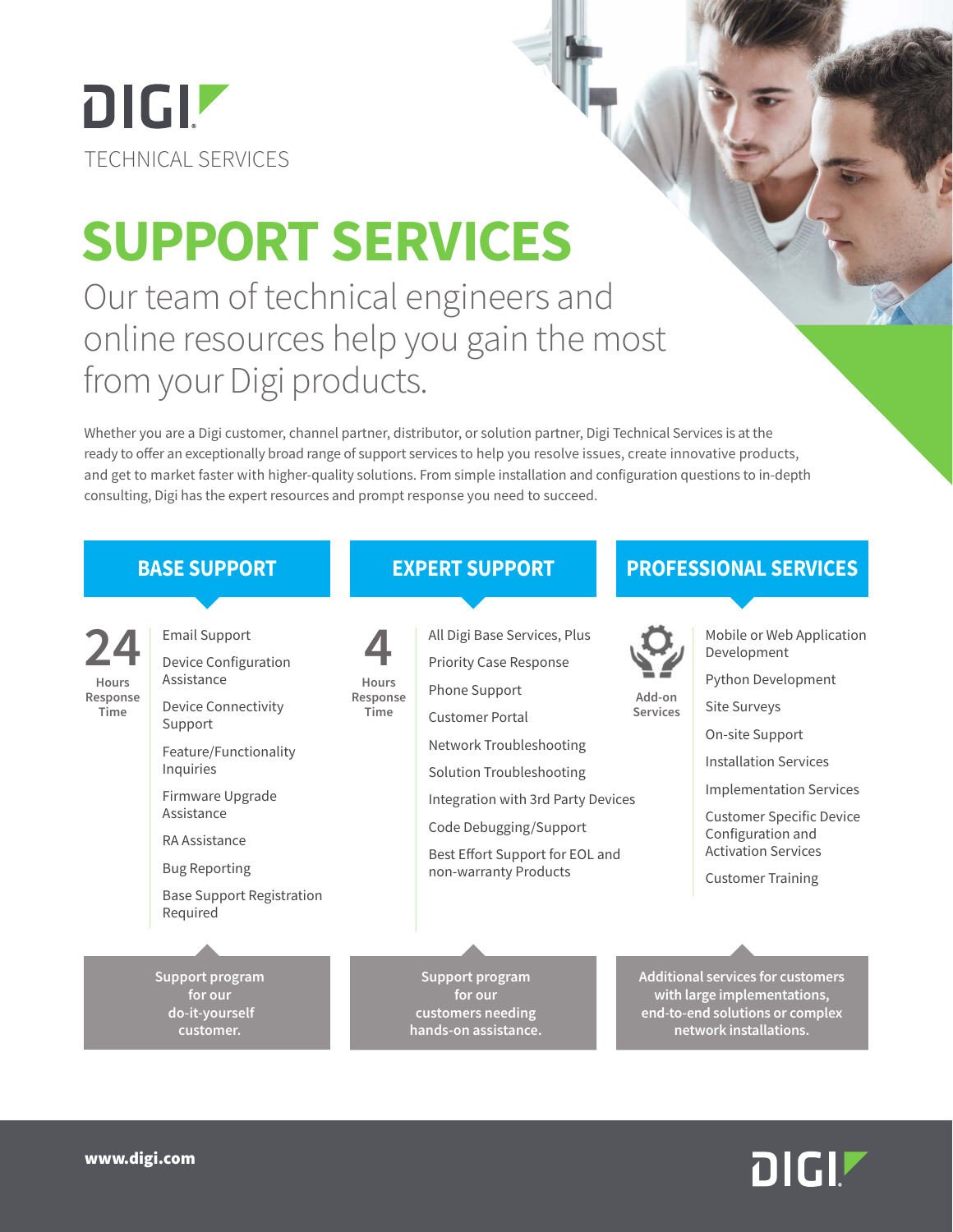### Choose the level of Digi Technical Services that best aligns with your engineering and business goals.

#### **F** DIGI BASE SUPPORT

This entry level of support is *included* in the purchase of your registered Digi product. It's ideal for smaller-scale projects and independent "do-it-yourself" customers who need only basic assistance. With Base Support, your case gets a response from Digi's experts within 24 business hours.

- **Device Configuration** We'll help you configure our product to work within your design as intended.
- **Feature/Functionality Inquiries** Find out how to get the most from your Digi product.
- **Connectivity Support** We'll get you connected.
- **Firmware Upgrades** Get patches and feature upgrades.
- **RA Assistance** We make repairs easy and straightforward.

#### **P DIGI EXPERT SUPPORT**

When you need priority access to Digi's support team, our Expert Support plan provides more services, expedited responses, and faster resolutions. In addition to all of the services of our Base Support plan, you receive:

- **Telephone Support** Expert assistance is only a phone call away.
- **Faster Response Time** We'll respond to your request within four hours.
- **Priority Case Resolution** You'll get the answers you need sooner.
- **Configuration Recommendations** Tap into our experience to optimize your product design.
- **Customer Portal Access** Use this secure portal to man age open issues and get more answers.
- **Network Troubleshooting** We'll help you sort through connection issues within your network, including third-party device connections.
- **F** Solution Troubleshooting\* We help you navigate through complex technical and performance issues within your manufactured product, end-point device, customer installation, and/or integrated application. We can even help you integrate with third-party devices.
- **Code Support\*** We can help you debug code and scripts and review the performance of your Digi applications.
- **Best Effort Support for EOL and non-warranty Products** – Does not include any effort that will require extensive Engineering resources, or require firmware updates to resolve. Bug fixes are not guaranteed in this category.

*\*Services subject to a limit of 20 hours per contract year, per customer. This limit may be reduced for Digi Foundations customers purchasing at small quantities. Additional hours can be purchased separately.*

#### **P DIGI PROFESSIONAL SERVICES**

When you have large implementations, complex end-to-end solutions, or sophisticated networks – or just want the advice of seasoned professionals, Digi Professional Services takes you even further.

- **Application Development** Our complete software development services provide custom applications for end-point device monitoring, management, and reporting.
- **F** Site Surveys Map out the signal strength of your environment before installation to avoid costly delays in RF or cellular solution implementation. Our experts provide a site-survey map along with recommendations for your solution design, product placement, antenna placement, and interference filtering/elimination.
- **Implementation Services** Digi helps design, plan, and optimize your Digi hardware solution – from network design to interoperability with third-party services.
- **Onsite/Online Training Options** Shorten your development cycle with a customized training to give your team a stronger foundation on Digi products.